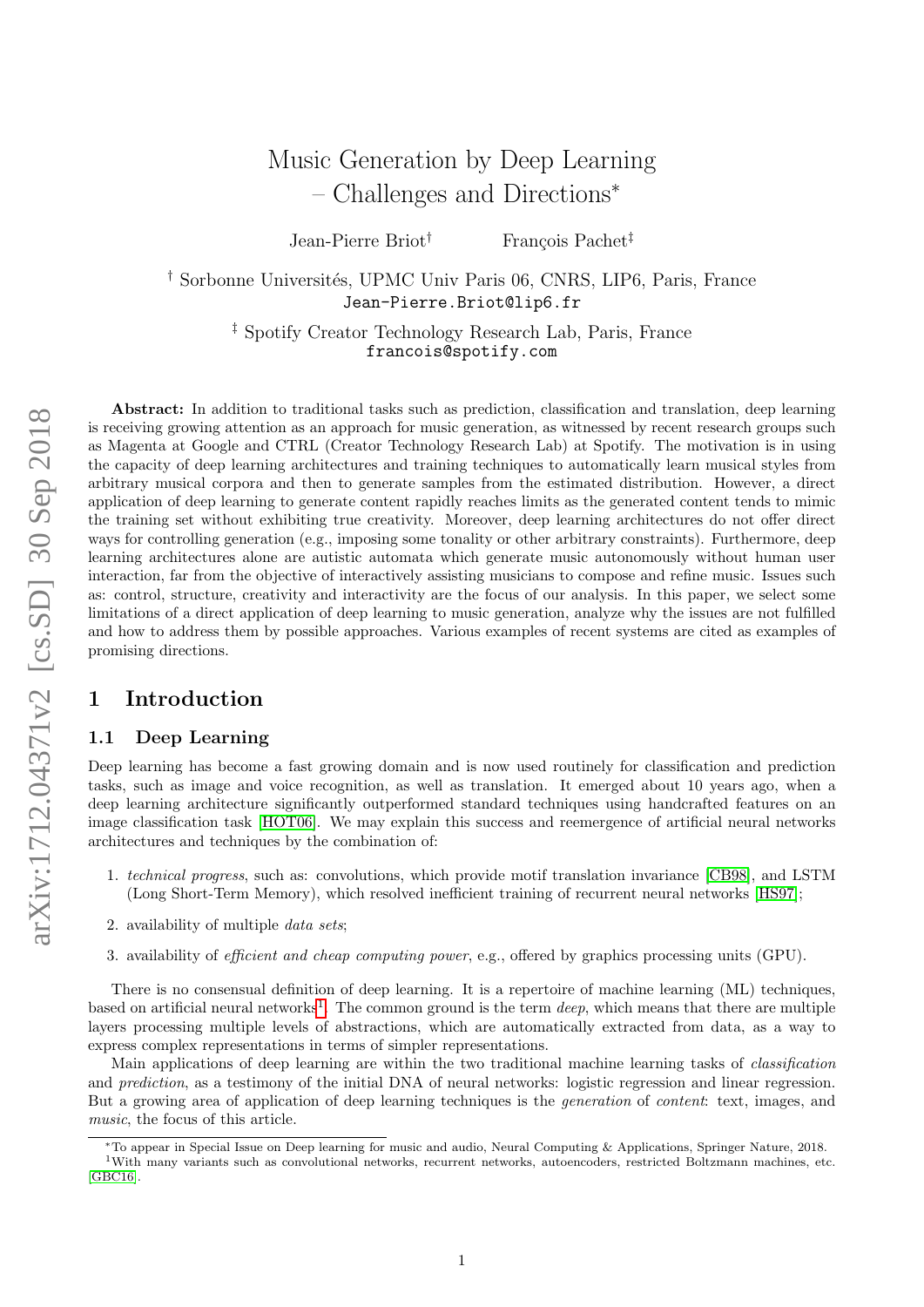# 1.2 Deep Learning for Music Generation

The motivation for using deep learning, and more generally machine learning techniques, to generate musical content is its generality. As opposed to handcrafted models for, e.g., grammar-based [\[Ste84\]](#page-16-0) or rule-based music generation systems [\[Ebc88\]](#page-14-1), a machine-learning-based generation system can automatically learn a model, a style, from an arbitrary corpus of music. Generation can then take place by using prediction (e.g., to predict the pitch of the next note of a melody) or classification (e.g., to recognize the chord corresponding to a melody), based on the distribution and correlations learnt by the deep model which represent the style of the corpus.

As stated by Fiebrink and Caramiaux in [\[FC16\]](#page-14-2), benefits are: 1) it can make creation feasible when the desired application is too complex to be described by analytical formulations or manual brute force design; 2) learning algorithms are often less brittle than manually-designed rule sets and learned rules are more likely to generalize accurately to new contexts in which inputs may change.

# 1.3 Challenges

A direct application of deep learning architectures and techniques to generation, although it could produce impressing results<sup>[2](#page-1-0)</sup>, suffers from some limitations. We consider here<sup>[3](#page-1-1)</sup>:

- Control, e.g., tonality conformance, maximum number of repeated notes, rhythm, etc.;
- *Structure*, versus wandering music without a sense of direction;
- *Creativity*, versus imitation and risk of plagiarism;
- *Interactivity*, versus automated single-step generation.

# 1.4 Related Work

A comprehensive survey and analysis by Briot et al. of deep learning techniques to generate musical content is available in a book [\[BHP18\]](#page-14-3). In [\[HCC17\]](#page-15-3), Herremans et al. propose a function-oriented taxonomy for various kinds of music generation systems. Examples of surveys about of AI-based methods for algorithmic music composition are by Papadopoulos and Wiggins [\[PW99\]](#page-16-1) and by Fernández and Vico [\[FV13\]](#page-15-4), as well as books by Cope [\[Cop00\]](#page-14-4) and by Nierhaus [\[Nie09\]](#page-15-5). In [\[Gra14\]](#page-15-6), Graves analyses the application of recurrent neural networks architectures to generate sequences (text and music). In [\[FC16\]](#page-14-2), Fiebrink and Caramiaux address the issue of using machine learning to generate creative music. We are not aware of a comprehensive analysis dedicated to deep learning (and artificial neural networks techniques) that systematically analyzes limitations and challenges, solutions and directions, in other words that is problem-oriented and not just application-oriented.

# 1.5 Organization

The article is organized as follows. Section [1](#page-0-1) (this section) introduces the general context of deep learning-based music generation and lists some important challenges. It also includes a comparison to some related work. The following sections analyze each challenge and some solutions, while illustrating through examples of actual systems: control/section [2,](#page-1-2) structure/section [3,](#page-9-0) creativity/section [4](#page-10-0) and interactivity/section [5.](#page-12-0)

# <span id="page-1-2"></span>2 Control

Musicians usually want to adapt ideas and patterns borrowed from other contexts to their own objective, e.g., transposition to another key, minimizing the number of notes. In practice this means the ability to control generation by a deep learning architecture.

# 2.1 Dimensions of control strategies

Such arbitrary control is actually a difficult issue for current deep learning architectures and techniques, because standard neural networks are not designed to be controlled. As opposed to Markov models which have an operational model where one can attach constraints onto their internal operational structure in order to control the generation<sup>[4](#page-1-3)</sup>, neural networks do not offer such an operational entry point. Moreover, the distributed nature of their representation does not provide a direct correspondence to the structure of the content generated. As a result, strategies for controlling deep learning generation that we will analyze have to rely on some external intervention at various *entry points* (hooks), such as:

<span id="page-1-0"></span><sup>2</sup>Music difficult to distinguish from the original corpus.

<span id="page-1-1"></span> $^3\mbox{Additional challenges}$  are analyzed in [\[BHP18\]](#page-14-3)

<span id="page-1-3"></span><sup>4</sup>Two examples are Markov constraints [\[PRB11\]](#page-15-7) and factor graphs [\[PPR17\]](#page-15-8).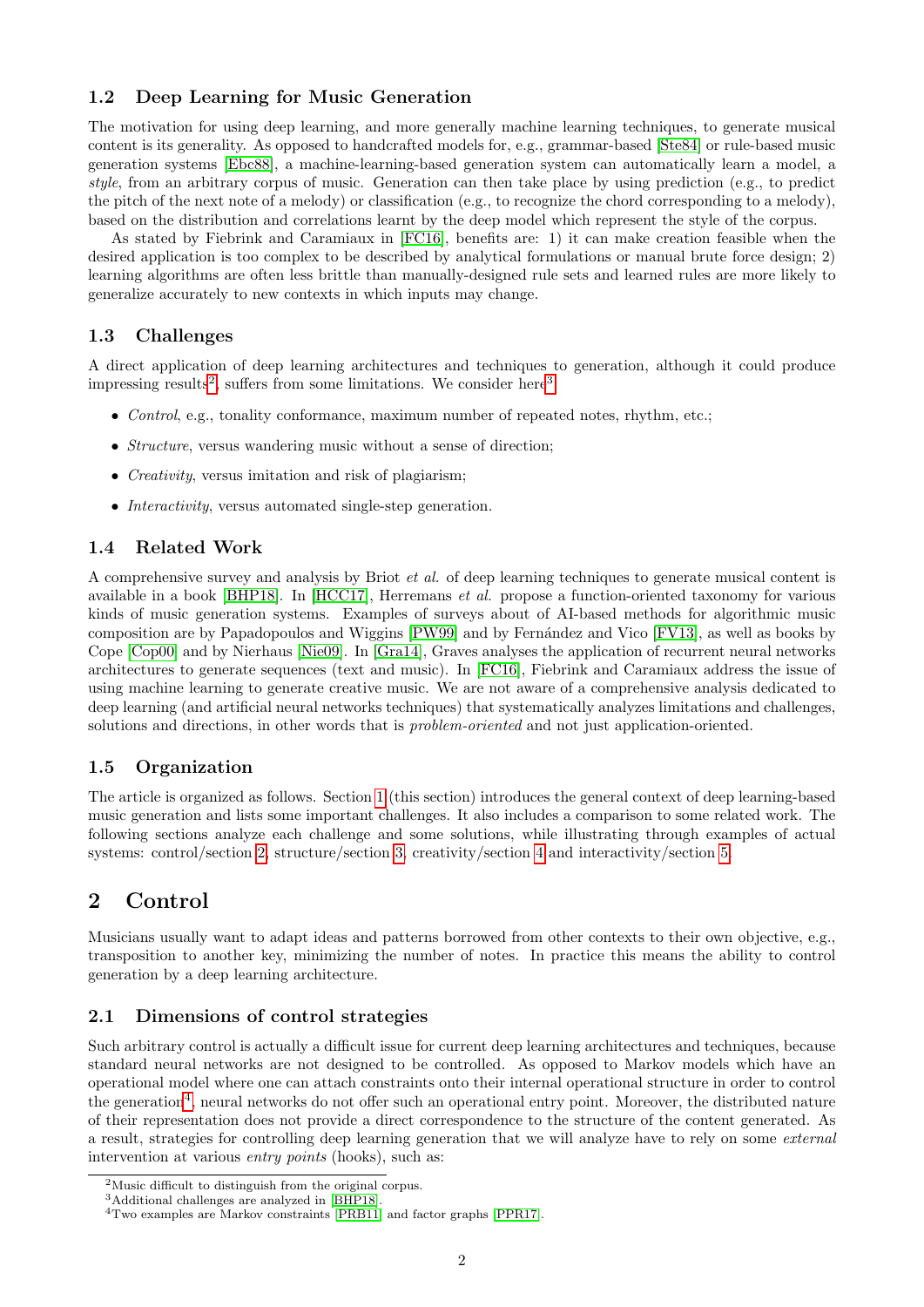- Input;
- Output;
- Encapsulation/reformulation.

# 2.2 Sampling

Sampling a model<sup>[5](#page-2-0)</sup> to generate content may be an entry point for control if we introduce *constraints* on the output generation (this is called constraint sampling). This is usually implemented by a generate-and-test approach, where valid solutions are picked from a set of generated random samples from the model<sup>[6](#page-2-1)</sup>. As we will see, a key issue is how to guide the sampling process in order to fulfill the objectives (constraints), thus sampling will be often combined with other strategies.

## 2.3 Conditioning

The strategy of conditioning (sometimes also named conditional architecture) is to condition the architecture on some extra conditioning information, which could be arbitrary, e.g., a class label or data from other modalities. Examples are:

- a bass line or a beat structure, in the rhythm generation system [\[MKPKK17\]](#page-15-9);
- a *chord progression*, in the MidiNet architecture [\[YCY17\]](#page-16-2);
- a musical genre or an instrument, in the WaveNet architecture  $\lceil \text{vdODZ}^+ 16 \rceil$ ;
- a set of positional constraints, in the Anticipation-RNN architecture [\[HN17\]](#page-15-10).

In practice, the conditioning information is usually fed into the architecture as an additional input layer. Conditioning is a way to have some degree of *parameterized control* over the generation process.

#### <span id="page-2-4"></span>2.3.1 Example 1: WaveNet Audio Speech and Music Generation

The WaveNet architecture by van der Oord *et al.* [\[vdODZ](#page-16-3)<sup>+</sup>16] is aimed at generating raw audio waveforms. The architecture is based on a convolutional feedforward network without pooling layer<sup>[7](#page-2-2)</sup>. It has been experimented on generation for three audio domains: multi-speaker, text-to-speech (TTS) and music.

The WaveNet architecture uses conditioning as a way to guide the generation, by adding an additional tag as a conditioning input. Two options are considered: *global* conditioning or *local* conditioning, depending if the conditioning input is shared for all time steps or is specific to each time step.

An example of application of conditioning WaveNet for a text-to-speech application domain is to feed linguistic features (e.g., North American English or Mandarin Chinese speakers) in order to generate speech with a better prosody. The authors also report preliminary experiments on conditioning music models to generate music given a set of tags specifying, e.g., genre or instruments.

#### <span id="page-2-5"></span>2.3.2 Example 2: Anticipation-RNN Bach Melody Generation

Hadjeres and Nielsen propose a system named Anticipation-RNN [\[HN17\]](#page-15-10) for generating melodies with unary constraints on notes (to enforce a given note at a given time position to have a given value). The limitation when using a standard note-to-note iterative strategy for generation by a recurrent network is that enforcing the constraint at a certain time step may retrospectively invalidate the distribution of the previously generated items, as shown in [\[PRB11\]](#page-15-7). The idea is to condition the recurrent network (RNN) on some information summarizing the set of further (in time) constraints as a way to anticipate oncoming constraints, in order to generate notes with a correct distribution.

Therefore, a second RNN architecture<sup>[8](#page-2-3)</sup>, named Constraint-RNN, is used and it functions backward in time and ts outputs are used as additional inputs of the main RNN (named Token-RNN), resulting in the architecture shown at Figure [1,](#page-3-0) with:

<span id="page-2-0"></span><sup>5</sup>The model can be stochastic, such as a restricted Boltzmann machine (RBM) [\[GBC16\]](#page-15-2), or deterministic, such as a feedforward or a recurrent network. In that latter case, it is common practice to sample from the softmax output in order to introduce variability for the generated content [\[BHP18\]](#page-14-3).

<span id="page-2-2"></span><span id="page-2-1"></span> $6$ Note that this may be a very costly process and moreover with no guarantee to succeed.

<sup>&</sup>lt;sup>7</sup>An important specificity of the architecture (not discussed here) is the notion of *dilated convolution*, where convolution filters are incrementally dilated in order to provide very large receptive fields with just a few layers, while preserving input resolution and computational efficiency [\[vdODZ](#page-16-3)+16].

<span id="page-2-3"></span><sup>8</sup>Both are 2-layer LSTMs [\[HS97\]](#page-15-1).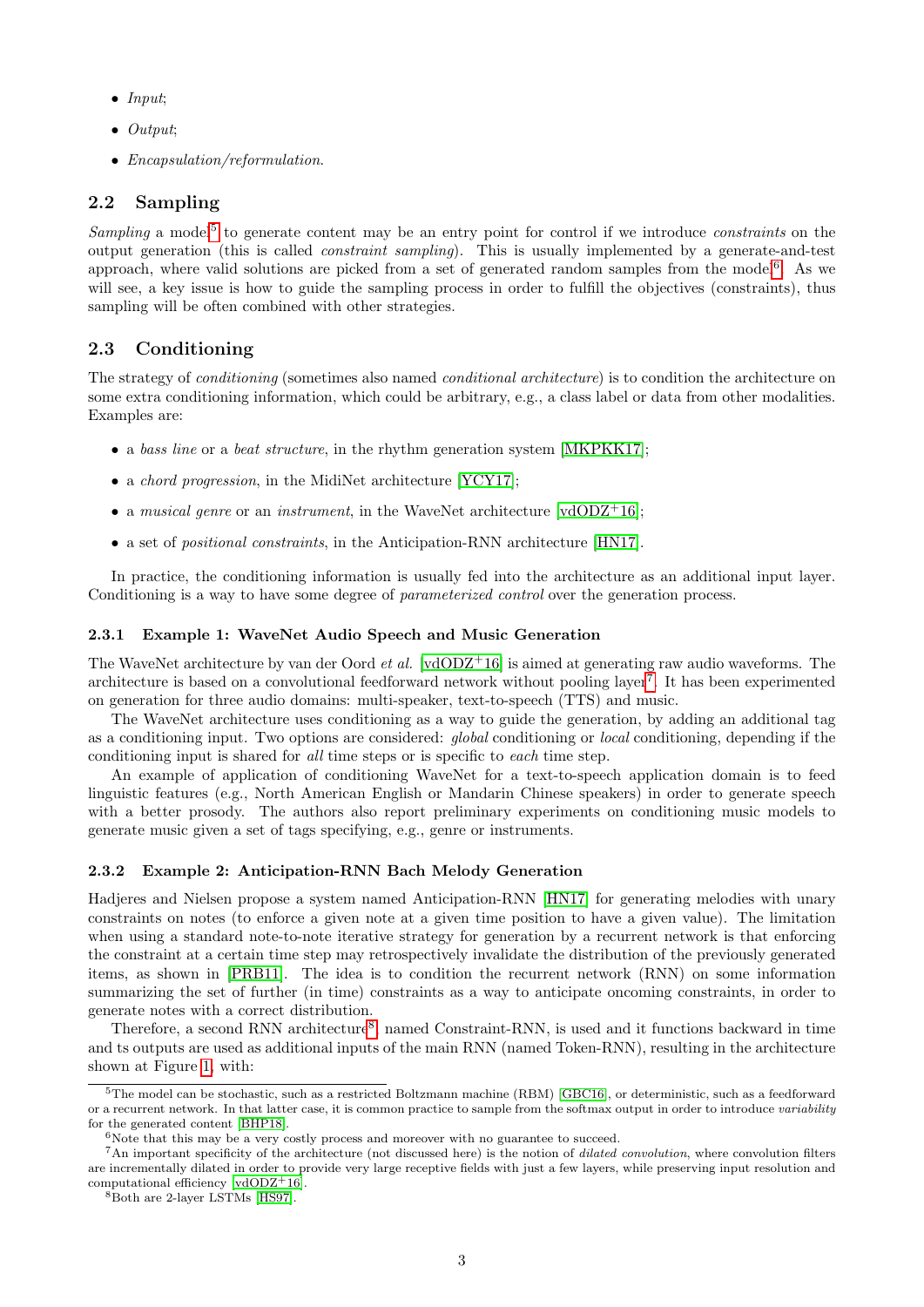

<span id="page-3-0"></span>Figure 1: Anticipation-RNN architecture. Reproduced from [\[HN17\]](#page-15-10) with permission of the authors



<span id="page-3-1"></span>Figure 2: Examples of melodies generated by Anticipation-RNN. Reproduced from [\[HN17\]](#page-15-10) with permission of the authors

- $\bullet$   $c_i$  is a positional constraint;
- $o_i$  is the output at index i (after i iterations) of Constraint-RNN it summarizes constraint informations from step i to final step (end of the sequence) N. It will be concatenated  $(\oplus)$  to input  $s_{i-1}$  of Token-RNN in order to predict next item  $s_i$ .

The architecture has been tested on a corpus of melodies taken from J. S. Bach chorales. Three examples of melodies generated with the same set of positional constraints (indicated with notes in green within a rectangle) are shown at Figure [2.](#page-3-1) The model is indeed able to anticipate each positional constraint by adjusting its direction towards the target (lower-pitched or higher-pitched note).

#### 2.4 Input Manipulation

The strategy of input manipulation has been pioneered for images by DeepDream [\[MOT15\]](#page-15-11). The idea is that the initial input content, or a brand new (randomly generated) input content, is incrementally manipulated in order to match a target property. Note that control of the generation is indirect, as it is not being applied to the output but to the input, before generation. Examples are:

- maximizing the activation of a specific unit, to exaggerate some visual element specific to this unit, in DeepDream [\[MOT15\]](#page-15-11);
- maximizing the similarity to a given target, to create a consonant melody, in DeepHear  $[\text{Sun17}]$ ;
- maximizing both the content similarity to some initial image and the style similarity to a reference style image, to perform style transfer [\[GEB15\]](#page-15-12);
- maximizing the similarity of structure to some reference music, to perform style imposition [\[LGW16\]](#page-15-13).

Interestingly, this is done by reusing standard training mechanisms, namely back-propagation to compute the gradients, as well as gradient descent to minimize the cost.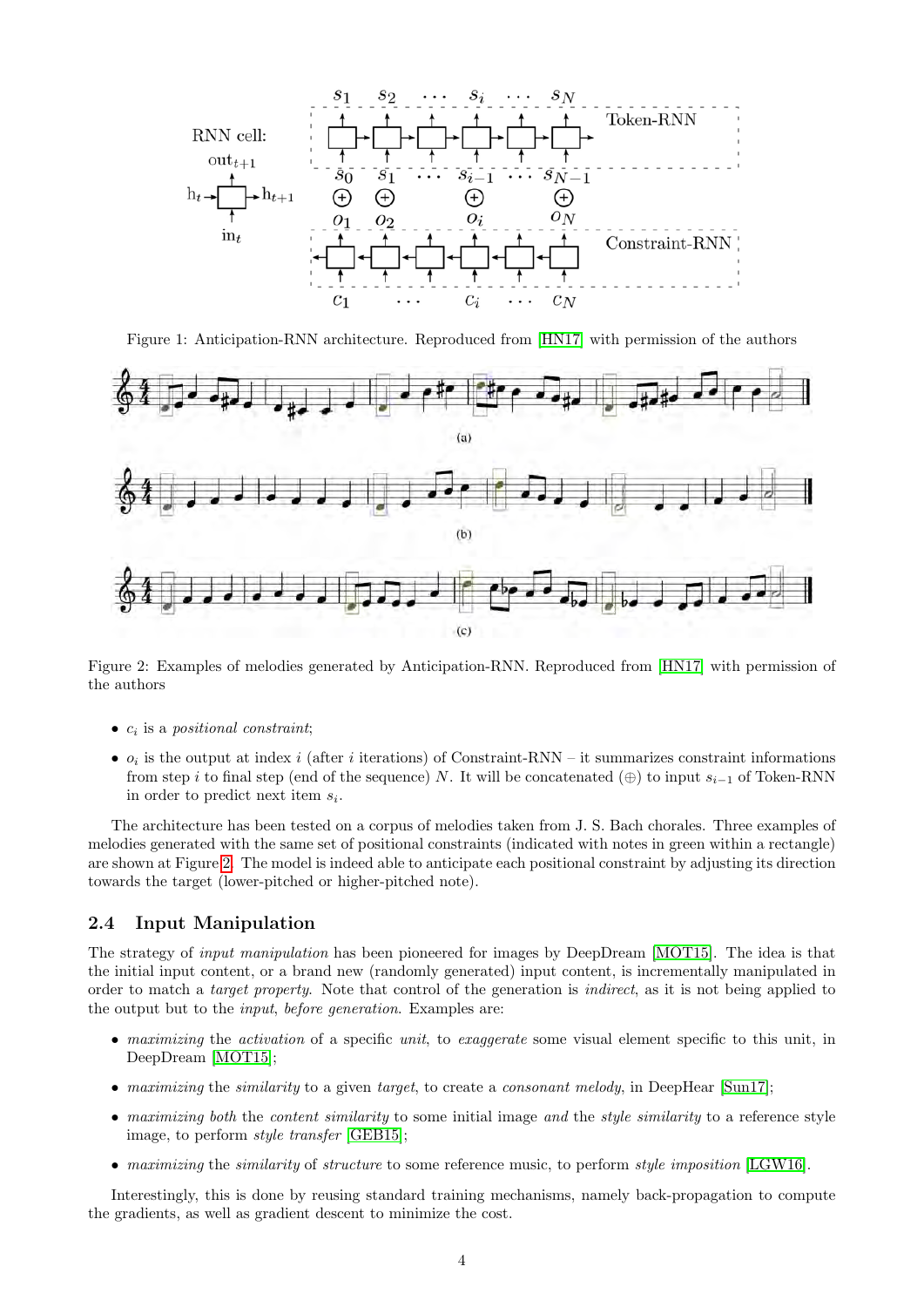

<span id="page-4-1"></span>Figure 3: Generation in DeepHear. Extension of a figure reproduced from [\[Sun17\]](#page-16-4) with permission of the author

#### <span id="page-4-6"></span>2.4.1 Example 1: DeepHear Ragtime Melody Accompaniment Generation

The DeepHear architecture by Sun [\[Sun17\]](#page-16-4) is aimed at generating ragtime jazz melodies. The architecture is a 4-layer stacked autoencoders (that is 4 hierarchically nested autoencoders), with a decreasing number of hidden units, down to 16 units.

At first, the model is trained<sup>[9](#page-4-0)</sup> on a corpus of 600 measures of Scott Joplin's ragtime music, split into 4measure long segments. Generation is performed by inputing random data as the seed into the 16 bottleneck hidden layer units and then by feedforwarding it into the chain of decoders to produce an output (in the same 4-measure long format of the training examples), as shown at Figure [3.](#page-4-1)

In addition to the generation of new melodies, DeepHear is used with a different objective: to harmonize a melody, while using the *same* architecture as well as what has already been learnt<sup>[10](#page-4-2)</sup>. The idea is to find a label instance of the set of features i.e. a set of values for the 16 units of the bottleneck hidden layer of the stacked autoencoders which will result in some decoded output matching as much as possible a given melody. A simple distance function is defined to represent the dissimilarity between two melodies (in practice, the number of not matched notes). Then a gradient descent is conducted onto the variables of the embedding, guided by the gradients corresponding to the distance function until finding a sufficiently similar decoded melody. Although this is not a real counterpoint but rather the generation of a similar (consonant) melody, the results do produce some naive counterpoint with a ragtime flavor.

#### <span id="page-4-5"></span>2.4.2 Example 2: VRAE Video Game Melody Generation

Note that input manipulation of the hidden layer units of an autoencoder (or stacked autoencoders) bears some analogy with variational autoencoders<sup>[11](#page-4-3)</sup>, such as for instance the VRAE (Variational Recurrent Auto-Encoder) architecture of Fabius and van Amersfoort [\[FvA15\]](#page-15-14). Indeed in both cases, there is some exploration of possible values for the hidden units (latent variables) in order to generate variations of musical content by the decoder (or the chain of decoders). The important difference is that in the case of variational autoencoders, the exploration of values is user-directed, although it could be guided by some principle, for example an interpolation to create a medley of two songs, or the addition or subtraction of an attribute vector capturing a given characteristic (e.g., high density of notes as in Figure [4\)](#page-5-0). In the case of input manipulation, the exploration of values is automatically guided by the gradient following mechanism, the user having priorly specified a cost function to be minimized or an objective to be maximized.

#### <span id="page-4-4"></span>2.4.3 Example 3: Image and Audio Style Transfer

Style transfer has been pioneered by Gatys et al. [\[GEB15\]](#page-15-12) for images. The idea, summarized at Figure [5,](#page-6-0) is to use a deep learning architecture to independently capture:

<span id="page-4-0"></span>• the features of a first image (named the *content*),

<sup>9</sup>Autoencoders are trained with the same data as input and output and therefore have to discover significative features in order to be able to reconstruct the compressed data.

<span id="page-4-2"></span> $10$ Note that this is a simple example of *transfer learning* [\[GBC16\]](#page-15-2), with a same domain and a same training, but for a different task.

<span id="page-4-3"></span><sup>&</sup>lt;sup>11</sup>A variational autoencoder (VAE) [\[KW14\]](#page-15-15) is an autoencoder with the added constraint that the encoded representation (its latent variables) follows some prior probability distribution (usually a Gaussian distribution). Therefore, a variational autoencoder is able to learn a "smooth" latent space mapping to realistic examples.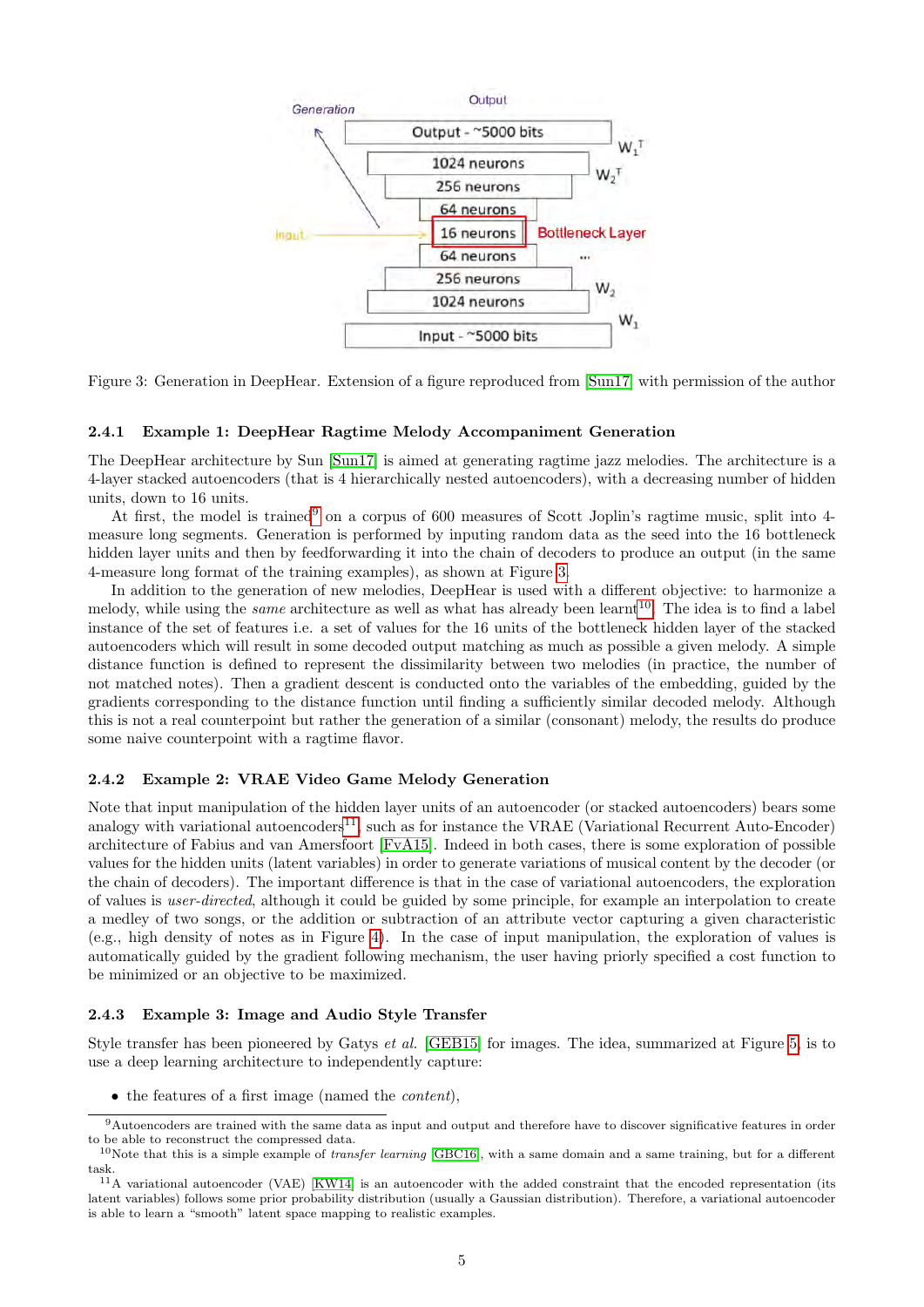

<span id="page-5-0"></span>Figure 4: Example of melody generated (bottom) by MusicVAE by adding a "high note density" attribute vector to the latent space of an existing melody (top). Reproduced from  $[RER^+18a]$  $[RER^+18a]$  with permission of the authors

- and the *style* (the correlations between features) of a second image (named the *style*),
- and then, to use gradient following to guide the incremental modification of an initially random third image, with the double objective of matching both the content and the style descriptions<sup>[12](#page-5-1)</sup>.

Transposing this style transfer technique to music was a natural direction and it has been experimented independently for audio, e.g., in [\[UL16\]](#page-16-6) and [\[FYR16\]](#page-15-16), both using a spectrogram (and not a direct wave signal) as input. The result is effective, but not as interesting as in the case of painting style transfer, being somehow more similar to a sound merging of the style and of the content. We believe that this is because of the anisotropy<sup>[13](#page-5-2)</sup> of global music content representation.

#### <span id="page-5-4"></span>2.4.4 Example 4: C-RBM Mozart Sonata Generation

The C-RBM architecture proposed by Lattner et al. [\[LGW16\]](#page-15-13) uses a restricted Boltzmann machine (RBM) to learn the local structure, seen as the musical texture, of a corpus of musical pieces (in practice, Mozart sonatas). The architecture is convolutional (only) on the time dimension, in order to model temporally invariant motives, but not pitch invariant motives which would break the notion of tonality. The main idea is in imposing by constraints onto the generated piece some more *global structure* (form, e.g., AABA, as well as tonality), seen as a structural template inspired from the reference of an existing musical piece. This is called structure imposition<sup>[14](#page-5-3)</sup>, also coined as templagiarism (short for template plagiarism) by Hofstadter [\[Hof01\]](#page-15-17).

Generation is done by *sampling* from the RBM with three types of *constraints*:

- Self-similarity, to specify a global structure (e.g., AABA) in the generated music piece. This is modeled by minimizing the distance between the self-similarity matrices of the reference target and of the intermediate solution;
- Tonality constraint, to specify a key (tonality). To estimate the key in a given temporal window, the distribution of pitch classes is compared with the key profiles of the reference;
- Meter constraint, to impose a specific meter (also named a time signature, e.g.,  $4/4$ ) and its related rhythmic pattern (e.g., accent on the third beat). The relative occurrence of note onsets within a measure is constrained to follow that of the reference.

<span id="page-5-1"></span><sup>&</sup>lt;sup>12</sup>Note that one may balance between content and style objectives through some  $\alpha$  and  $\beta$  parameters in the  $\mathcal{L}_{total}$  combined loss function shown at top of Figure [5.](#page-6-0)

<span id="page-5-2"></span> $^{13}$ In the case of an image, the correlations between visual elements (pixels) are equivalent whatever the direction (horizontal axis, vertical axis, diagonal axis or any arbitrary direction), in other words correlations are isotropic. In the case of a global representation of musical content (see, e.g., Figure [12\)](#page-12-1), where the horizontal dimension represents time and the vertical dimension represents the notes, horizontal correlations represent *temporal* correlations and vertical correlations represent *harmonic* correlations, which have very different nature.

<span id="page-5-3"></span> $14$ Note that this also some kind of style transfer [\[DZX18\]](#page-14-5), although of a high-level structure and not a low-level timbre as in Section [2.4.3.](#page-4-4)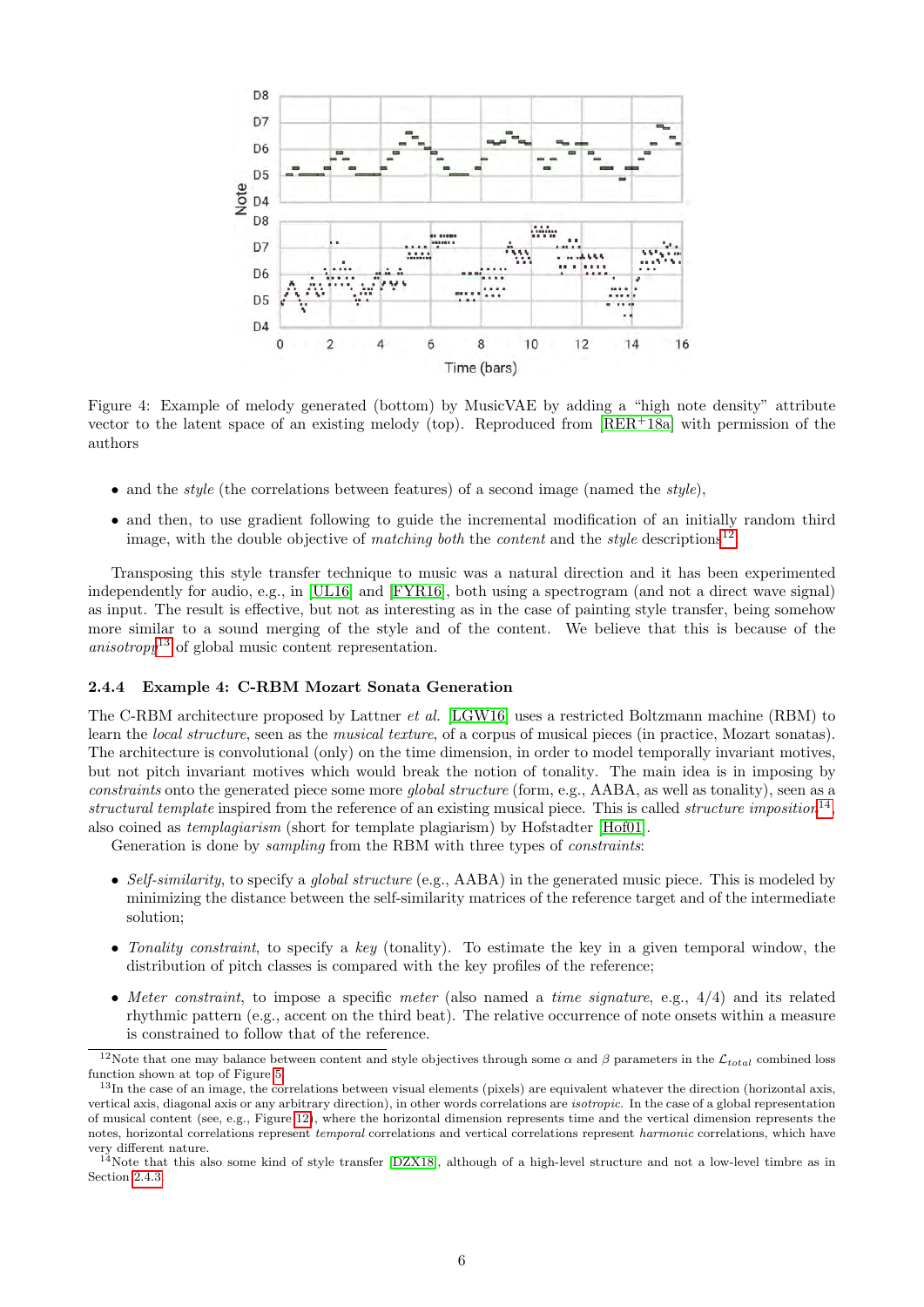

<span id="page-6-0"></span>Figure 5: Style transfer full architecture/process. Reproduced with permission of the authors

Generation is performed via constrained sampling, a mechanism to restrict the set of possible solutions in the sampling process according to some pre-defined constraints. The principle of the process (illustrated at Figure [6\)](#page-7-0) is as follows. At first, a sample is randomly initialized, following the standard uniform distribution. A step of constrained sampling is composed of n runs of gradient descent to impose the high-level structure, followed by p runs of selective Gibbs sampling to selectively realign the sample onto the learnt distribution. A simulated annealing algorithm is applied in order to decrease exploration in relation to a decrease of variance over solutions.

Results are quite convincing. However, as discussed by the authors, their approach is not exact, as for instance by the Markov constraints approach proposed in [\[PRB11\]](#page-15-7).

#### 2.5 Reinforcement

The strategy of reinforcement is to reformulate the generation of musical content as a reinforcement learning problem, while using the output of a trained recurrent network as an *objective* and adding user defined constraints, e.g., some tonality rules according to music theory, as an additional objective.

Let us at first quickly remind the basic concepts of reinforcement learning, illustrated at Figure [7:](#page-7-1)

- An agent sequentially selects and performs actions within an environment;
- Each action performed brings it to a new *state*,
- with the feedback (by the environment) of a reward (reinforcement signal), which represents some adequation of the action to the environment (the situation).
- The objective of reinforcement learning is for the agent to learn a near optimal policy (sequence of actions) in order to maximize its cumulated rewards (named its gain).

Generation of a melody may be formulated as follows (as in Figure [8\)](#page-8-0): the *state s* represents the musical content (a partial melody) generated so far and the action a represents the selection of next note to be generated.

#### <span id="page-6-1"></span>2.5.1 Example: RL-Tuner Melody Generation

The reinforcement strategy has been pioneered by the RL-Tuner architecture by Jaques et al. [\[JGTE16\]](#page-15-18). The architecture, illustrated at Figure [8,](#page-8-0) consists in two reinforcement learning architectures, named Q Network and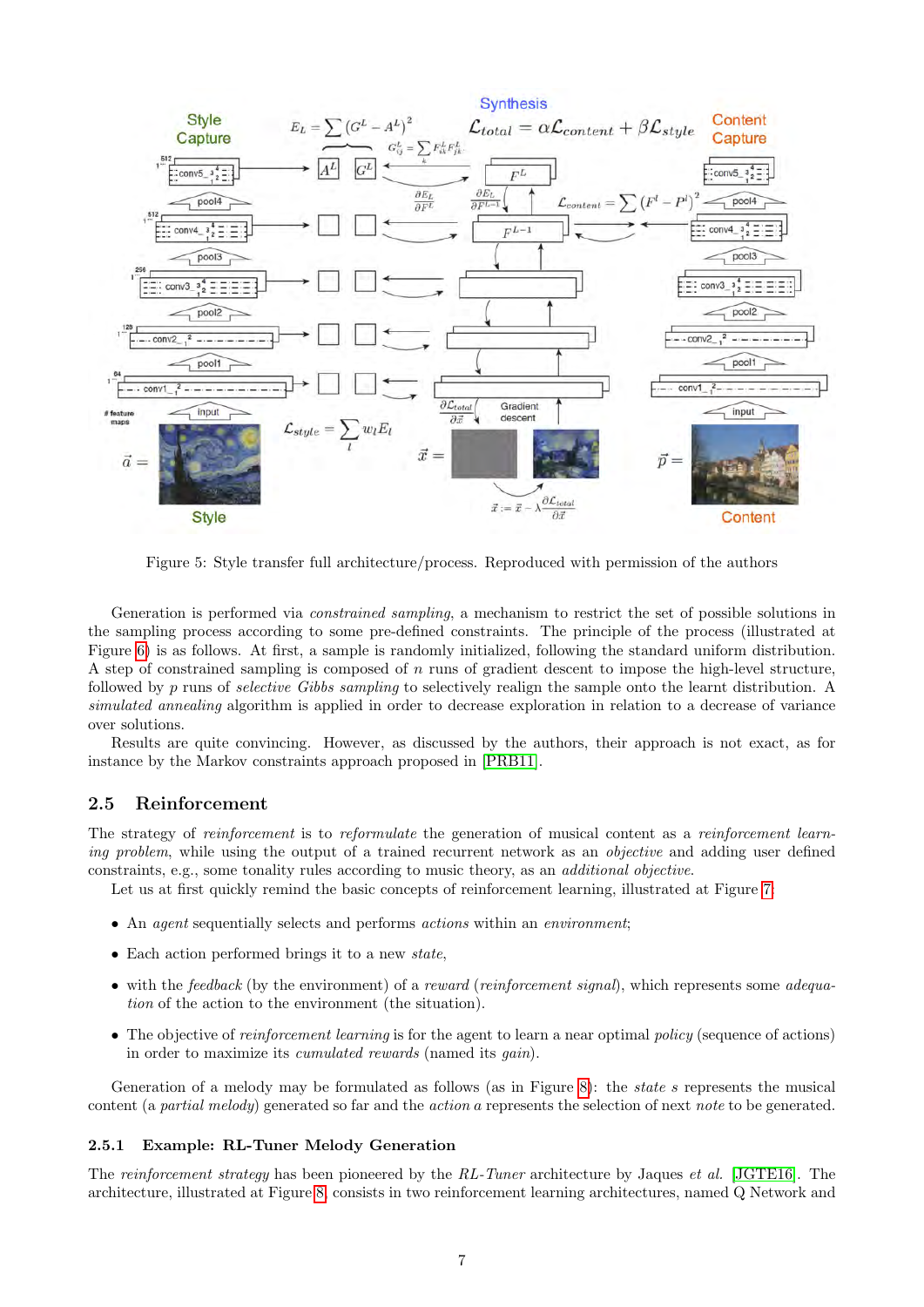

<span id="page-7-0"></span>Figure 6: C-RBM Architecture



<span id="page-7-1"></span>Figure 7: Reinforcement learning (Conceptual model) – Reproduced from [\[DU05\]](#page-14-6)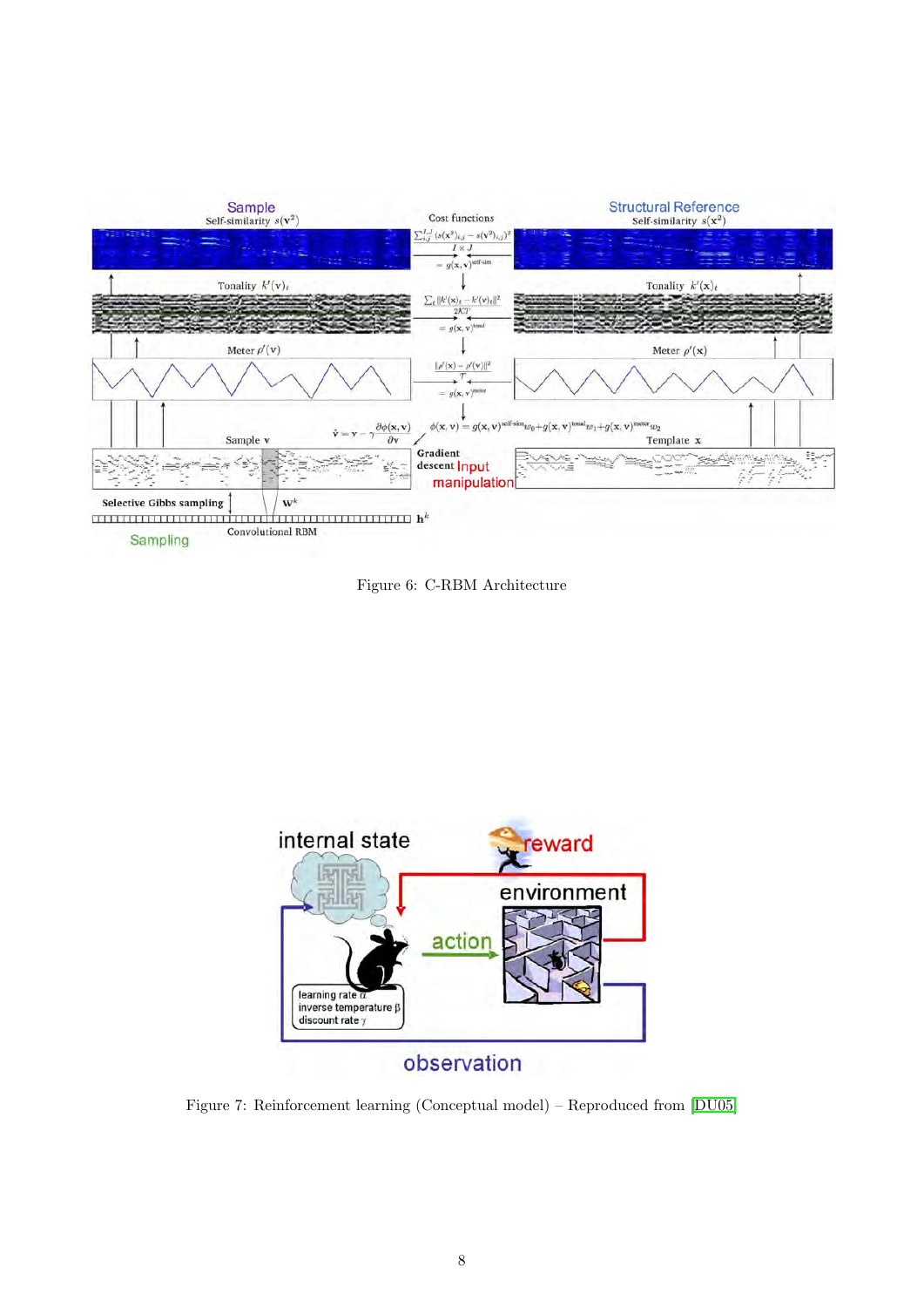

<span id="page-8-0"></span>Figure 8: RL-Tuner architecture

Target Q Network[15](#page-8-1) and two recurrent network (RNN) architectures, named Note RNN and Reward RNN.

After training Note RNN on the corpus, a fixed copy named Reward RNN is used as a reference for the reinforcement learning architecture. The reward r of Q Network is defined as a combination of two objectives:

- Adherence to what has been learnt, by measuring the similarity of the action selected (next note to be generated) to the note predicted by Reward RNN in a similar state (partial melody generated so far);
- Adherence to user-defined constraints (e.g., consistency with current tonality, avoidance of excessive repetitions...), by measuring how well they are fulfilled.

Although preliminary, results are convincing. Note that this strategy has the potential for adaptive generation by incorporating feedback from the user.

# <span id="page-8-3"></span>2.6 Unit Selection

The *unit selection* strategy relies in querying successive *musical units* (e.g., a melody within a measure) from a data base and in *concatenating* them in order to generate some sequence according to some user characteristics.

#### 2.6.1 Example: Unit Selection and Concatenation Melody Generation

This strategy has been pioneered by Bretan et al. [\[BWH16\]](#page-14-7) and is actually inspired by a technique commonly used in text-to-speech (TTS) systems and adapted in order to generate melodies (the corpus used is diverse and includes jazz, folk and rock). The key process here is *unit selection* (in general each unit is one measure long), based on two criteria: semantic relevance and concatenation cost. The architecture includes one autoencoder and two LSTM recurrent networks.

The first preparation phase is feature extraction of musical units. 10 manually handcrafted features are considered, following a bag-of-words (BOW) approach (e.g., counts of a certain pitch class, counts of a certain pitch class rhythm tuple, if first note is tied to previous measure, etc.), resulting in 9,675 actual features.

The key of the generation is the process of selection of a best (or at least, very good) successor candidate to a given musical unit. Two criteria are considered:

- Successor semantic relevance It is based on a model of transition between units, as learnt by a LSTM recurrent network. In other words, that relevance is based on the distance to the (ideal) next unit as predicted by the model;
- Concatenation  $cost It$  is based on another model of transition<sup>[16](#page-8-2)</sup>, this time between the last note of the unit and the first note of the next unit, as learnt by another LSTM recurrent network.

The combination of the two criteria (illustrated at Figure [9\)](#page-9-1) is handled by a heuristic-based dynamic ranking process. As for a recurrent network, generation is iterated in order to create, unit by unit (measure by measure), an arbitrary length melody.

<span id="page-8-1"></span><sup>15</sup>They use a deep learning implementation of the Q-learning algorithm. Q Network is trained in parallel to Target Q Network which estimates the value of the gain) [\[vHGS15\]](#page-16-7).

<span id="page-8-2"></span><sup>16</sup>At a more fine-grained level, note-to-note level, than the previous one.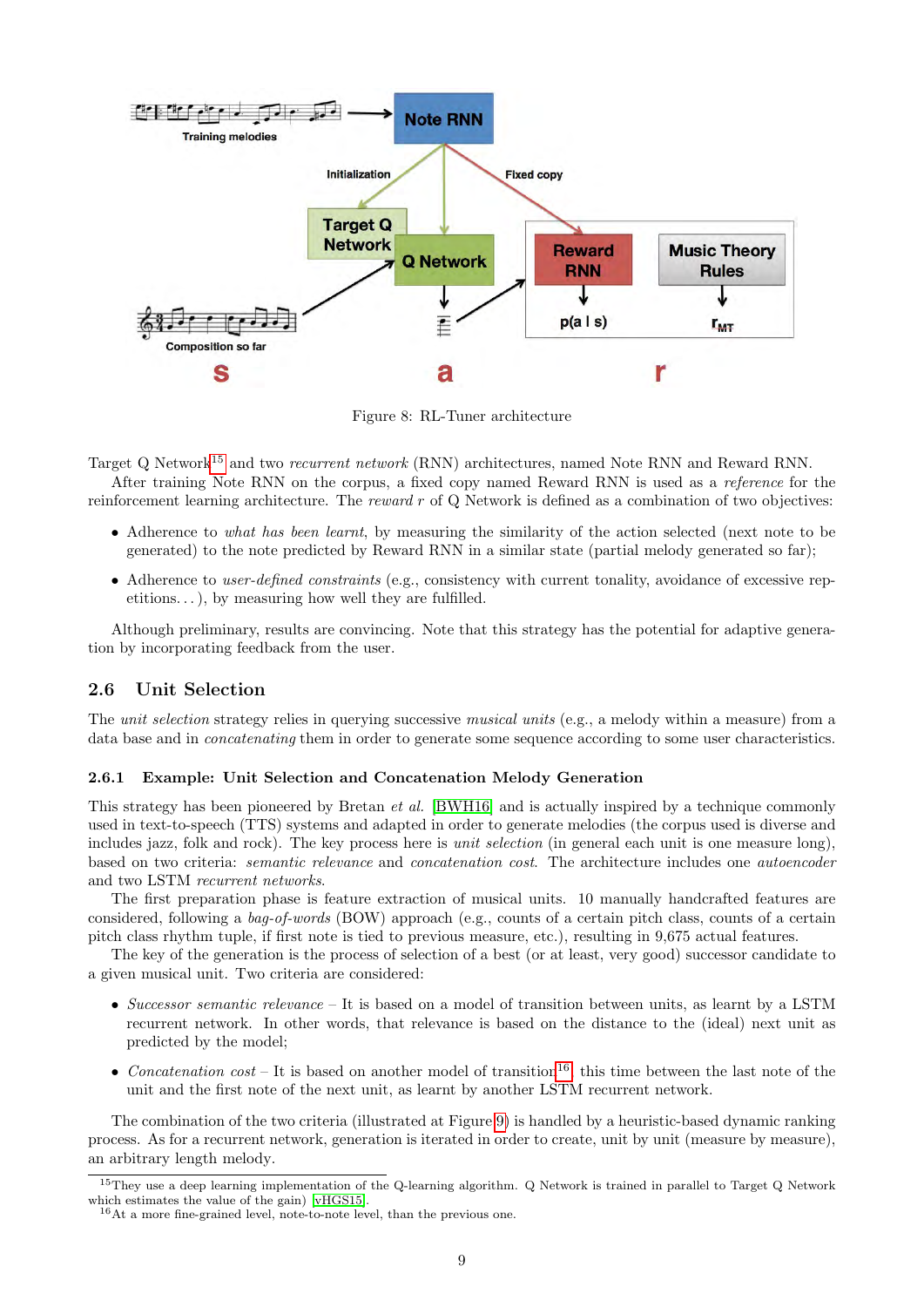

<span id="page-9-1"></span>Figure 9: Unit selection based on semantic cost

Note that the unit selection strategy actually provides entry points for control, as one may extend the selection framework based on two criteria: successor semantic relevance and concatenation cost with user defined constraints/criteria.

# <span id="page-9-0"></span>3 Structure

Another challenge is that most existing systems have a tendency to generate music with "no sense of direction". In other words, although the style of the generated music corresponds to the corpus learnt, the music lacks some structure and appears to wander without some higher organization, as opposed to human composed music which usually exhibits some global organization (usually named a *form*) and identified components, such as:

- Overture, Allegro, Adagio or Finale for classical music;
- AABA or AAB in Jazz;
- Refrain, Verse or Bridge for songs.

Note that there are various possible levels of structure. For instance, an example of finer grain structure is at the level of melodic patterns that can be repeated, often transposed in order to adapt to a new harmonic structure.

Reinforcement (as used by RL-Tuner at Section [2.5.1\)](#page-6-1) and structure imposition (as used by C-RBM at Section [2.4.4\)](#page-5-4) are approaches to enforce some constraints, possibly high-level, onto the generation. An alternative top-down approach is followed by the unit selection strategy (see Section [2.6\)](#page-8-3), by incrementally generating an abstract sequence structure and filling it with musical units, although the structure is currently flat. Therefore, a natural direction is to explicitly consider and process different levels (hierarchies) of temporality and of structure.

# 3.1 Example: MusicVAE Multivoice Generation

Roberts *et al.* propose a hierarchical architecture named MusicVAE  $[RER+18b]$  $[RER+18b]$  following the principles of a variational autoencoder encapsulating recurrent networks (RNNs, in practice LSTMs) such as VRAE introduced at Section [2.4.2,](#page-4-5) with two differences:

- the encoder is a bidirectional RNN;
- the decoder is a hierarchical 2-level RNN composed of: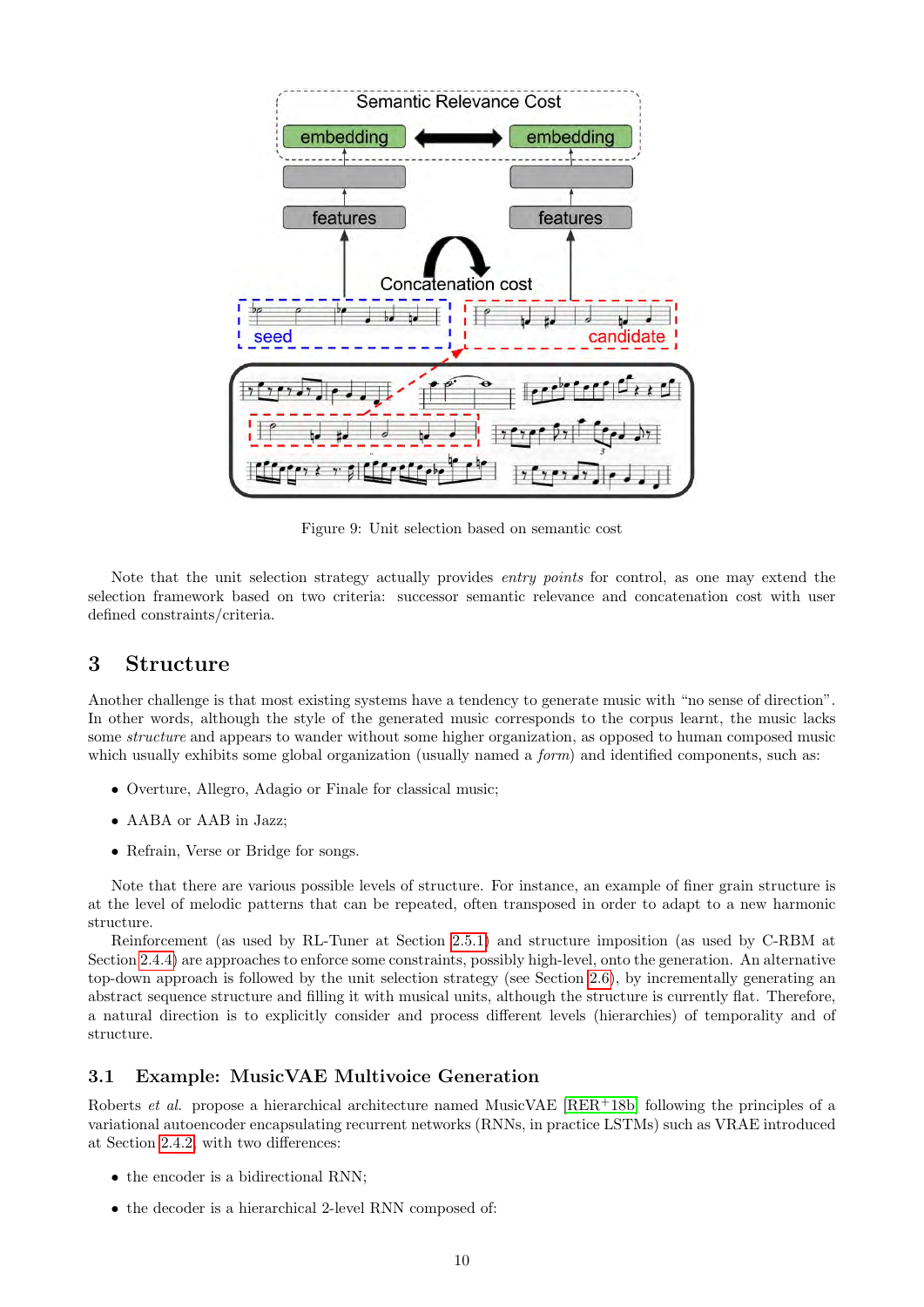

<span id="page-10-2"></span>Figure 10: MusicVAE architecture. Reproduced from  $[RER^+18b]$  $[RER^+18b]$  with permission of the authors

- a high-level RNN named the Conductor producing a sequence of embeddings;
- a bottom-layer RNN using each embedding as an initial state<sup>[17](#page-10-1)</sup> and also as an additional input concatenated to its previously generated token to produce each subsequence.

The resulting architecture is illustrated at Figure [10.](#page-10-2) The authors report that an equivalent "flat" (without hierarchy) architecture, although accurate in modeling the style in the case of 2-measure long examples, turned out inaccurate in the case of 16-measure long examples, with a 27% error increase for the autoencoder reconstruction. Some preliminary evaluation has also been conducted with a comparison by listeners of three versions: flat architecture, hierarchical architecture and real music for three types of music: melody, trio and drums, showing a very significant gain with the hierarchical architecture.

# <span id="page-10-0"></span>4 Creativity

The issue of the *creativity* of the music generated is not only an artistic issue but also an economic one, because it raises a *copyright issue*<sup>[18](#page-10-3)</sup>.

One approach is a posteriori, by ensuring that the generated music is not too similar (e.g., in not having recopied a significant amount of notes of a melody) to an existing piece of music. To this aim, existing tools to detect similarities in texts may be used.

Another approach, more systematic but more challenging, is a priori, by ensuring that the music generated will not recopy a given portion of music from the training corpus<sup>[19](#page-10-4)</sup>. A solution for music generation from Markov chains has been proposed [\[PRP14\]](#page-16-9). It is based on a variable order Markov model and constraints over the order of the generation through some min order and max order constraints, in order to attain some sweet spot between junk and plagiarism. However, there is none yet equivalent solution for deep learning architectures.

<span id="page-10-1"></span><sup>&</sup>lt;sup>17</sup>In order to prioritize the Conductor RNN over the bottom layer RNN, its initial state is reinitialized with the decoder generated embedding for each new subsequence.

<span id="page-10-4"></span><span id="page-10-3"></span><sup>18</sup>On this issue, see a recent paper [\[Del17\]](#page-14-8).

<sup>&</sup>lt;sup>19</sup>Note that this addresses the issue of avoiding a significant recopy from the training corpus, but it does not prevent to *reinvent* an existing music outside of the training corpus.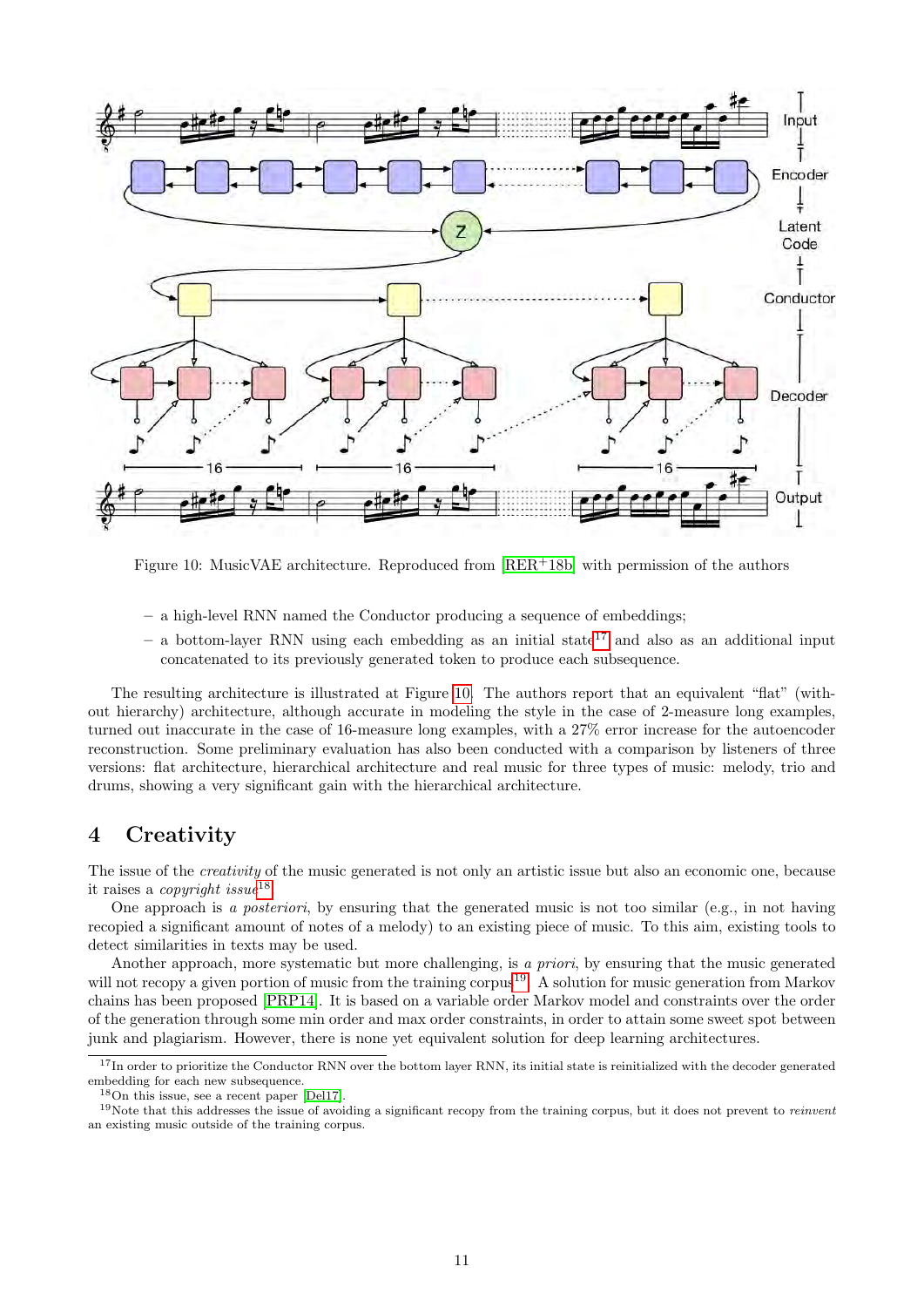

<span id="page-11-1"></span>Figure 11: Creative adversarial networks (CAN) architecture

# 4.1 Conditioning

### 4.1.1 Example: MidiNet Melody Generation

The MidiNet architecture by Yang et al. [\[YCY17\]](#page-16-2), inspired by WaveNet (see Section [2.3.1\)](#page-2-4), is based on generative adversarial networks  $(GAN)$   $[GPAM<sup>+</sup>14]$  $[GPAM<sup>+</sup>14]$  (see Section [4.2\)](#page-11-0). It includes a conditioning mechanism incorporating history information (melody as well as chords) from previous measures. The authors discuss two methods to control creativity:

- by restricting the conditioning by inserting the conditioning data only in the intermediate convolution layers of the generator architecture;
- by decreasing the values of the two control parameters of feature matching regularization, in order to less enforce the distributions of real and generated data to be close.

These experiments are interesting although the approach remains at the level of some *ad hoc* tuning of some hyper-parameters of the architecture.

# <span id="page-11-0"></span>4.2 Creative Adversarial Networks

Another more systematic and conceptual direction is the concept of creative adversarial networks (CAN) proposed by El Gammal et al. [\[ELEM17\]](#page-14-9), as an extension of generative adversarial networks (GAN) architecture, by Goodfellow et al. [\[GPAM](#page-15-19)<sup>+</sup>14] which trains simultaneously two networks:

- a Generative model (or generator) G, whose objective is to transform random noise vectors into faked samples, which resemble real samples drawn from a distribution of real images; and
- a *Discriminative model* (or *discriminator*) D, that estimates the probability that a sample came from the training data rather than from G.

The generator is then able to produce user-appealing synthetic samples (e.g., images or music) from noise vectors. The discriminator may then be discarded.

Elgammal et al. propose in [\[ELEM17\]](#page-14-9) to extend a GAN architecture into a creative adversarial networks (CAN) architecture, shown at Figure [11,](#page-11-1) where the generator receives from the discriminator not just one but two signals:

- the first signal, analog to the case of the standard GAN, specifies how the discriminator believes that the generated item comes from the training dataset of real art pieces;
- the second signal is about how easily the discriminator can classify the generated item into *established* styles. If there is some strong ambiguity (i.e., the various classes are equiprobable), this means that the generated item is difficult to fit within the existing art styles.

These two signals are thus contradictory forces and push the generator to explore the space for generating items that are at the same time close to the distribution of existing art pieces and with some style originality. Note that this approach assumes the existence of a prior style classification and it also reduces the idea of creativity to exploring new styles (which indeed has some grounding in the art history).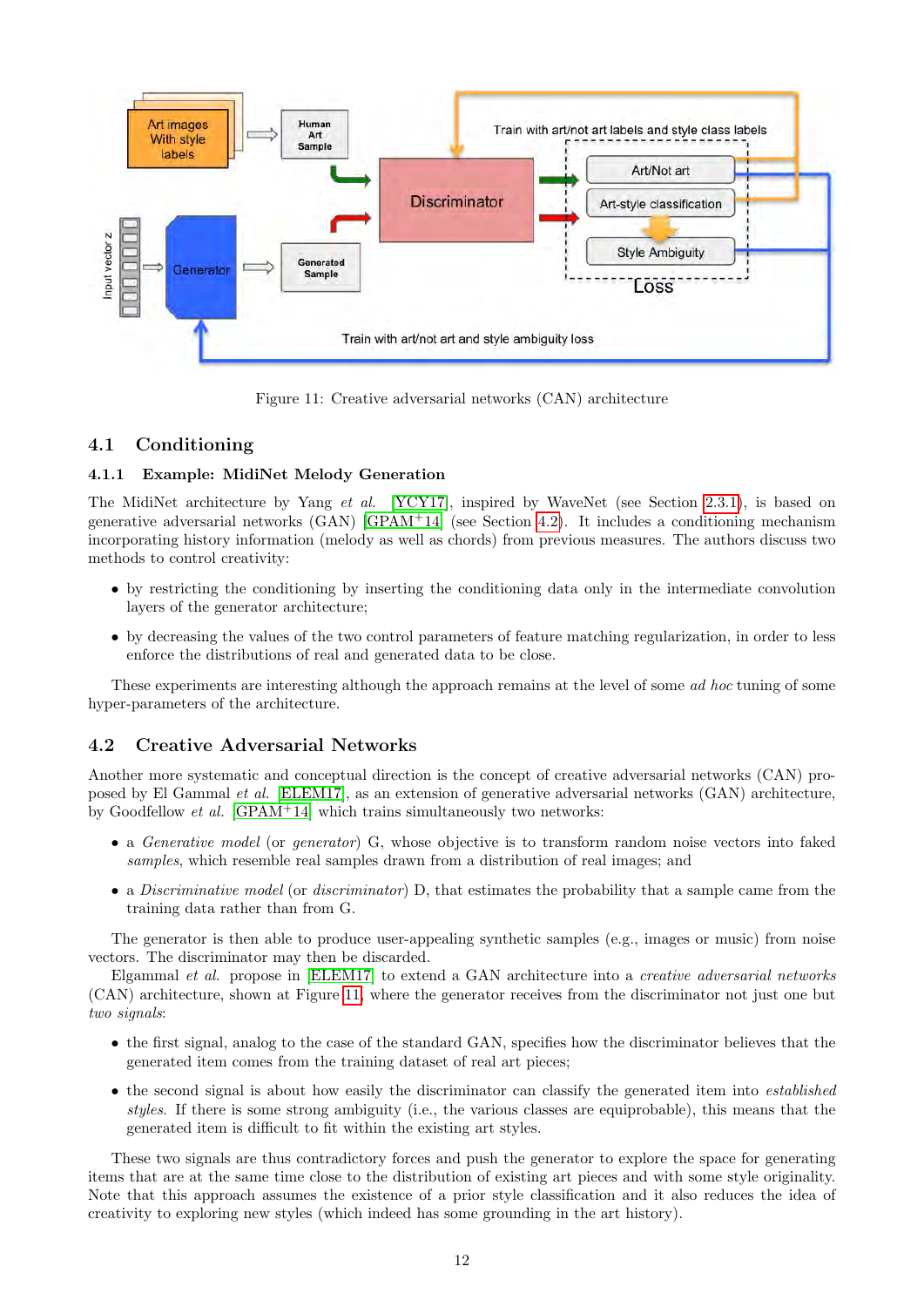

<span id="page-12-1"></span>Figure 12: Strategies for instantiating notes during generation

# <span id="page-12-0"></span>5 Interactivity

In most of existing systems, the generation is automated, with little or no *interactivity*. As a result, local modification and regeneration of a musical content is usually not supported, the only available option being a whole regeneration (and the loss of previous attempt). This is in contrast to the way a musician works, with successive partial refinement and adaptation of a composition<sup>[20](#page-12-2)</sup>. Therefore, some requisites for interactivity are the incrementality and the locality of the generation, i.e. the way the variables of the musical content are instantiated.

## 5.1 Instantiation Strategies

Let us consider the example of the generation of a melody. The two most common strategies (illustrated at Figure  $(12)^{21}$  $(12)^{21}$  $(12)^{21}$  for instantiating the notes of the melody are:

- Single-step/Global A global representation including all time steps is generated in a single step by a feedforward architecture. An example is DeepHear [\[Sun17\]](#page-16-4) at Section [2.4.1.](#page-4-6)
- Iterative/Time-slice A time slice representation corresponding to a single time step is iteratively generated by a recurrent architecture (RNN). An example is Anticipation-RNN [\[HN17\]](#page-15-10) at Section [2.3.2.](#page-2-5)

Let us now consider an alternative strategy, *incremental variable instantiation*. It relies on a global representation including all time steps. But, as opposed to single-step/global generation, generation is done incrementally by progressively instantiating and refining values of variables (notes), in a non deterministic order. Thus, it is possible to generate or to regenerate only an arbitrary part of the musical content, for a specific time interval and/or for a specific *subset of voices* (shown as selective regeneration in Figure [12\)](#page-12-1), without regenerating the whole content.

## 5.2 Example: DeepBach Chorale Generation

This incremental instantiation strategy has been used by Hadjeres et al. in the DeepBach architecture [\[HPN17\]](#page-15-20) for generation of Bach chorales<sup>[22](#page-12-4)</sup>. The architecture, shown at Figure [13,](#page-13-0) combines two recurrent and two feedforward networks. As opposed to standard use of recurrent networks, where a single time direction is considered, DeepBach architecture considers the two directions forward in time and backwards in time. Therefore, two recurrent networks (more precisely, LSTM) are used, one summing up past information and another summing up information coming from the future, together with a non recurrent network for notes occurring at the same

<span id="page-12-2"></span><sup>20</sup>An example of interactive composition environment is FlowComposer [\[PRP16\]](#page-16-10). It is based on various techniques such as Markov models, constraint solving and rules.

<span id="page-12-3"></span> $21$ The representation shown is of type piano roll with two simultaneous voices (tracks). Parts already processed are in light grey; parts being currently processed have a thick line and are pointed as "current"; notes to be played are in blue.

<span id="page-12-4"></span> $^{22}$ J. S. Bach chose various given melodies for a soprano and composed the three additional ones (for alto, tenor and bass) in a counterpoint manner.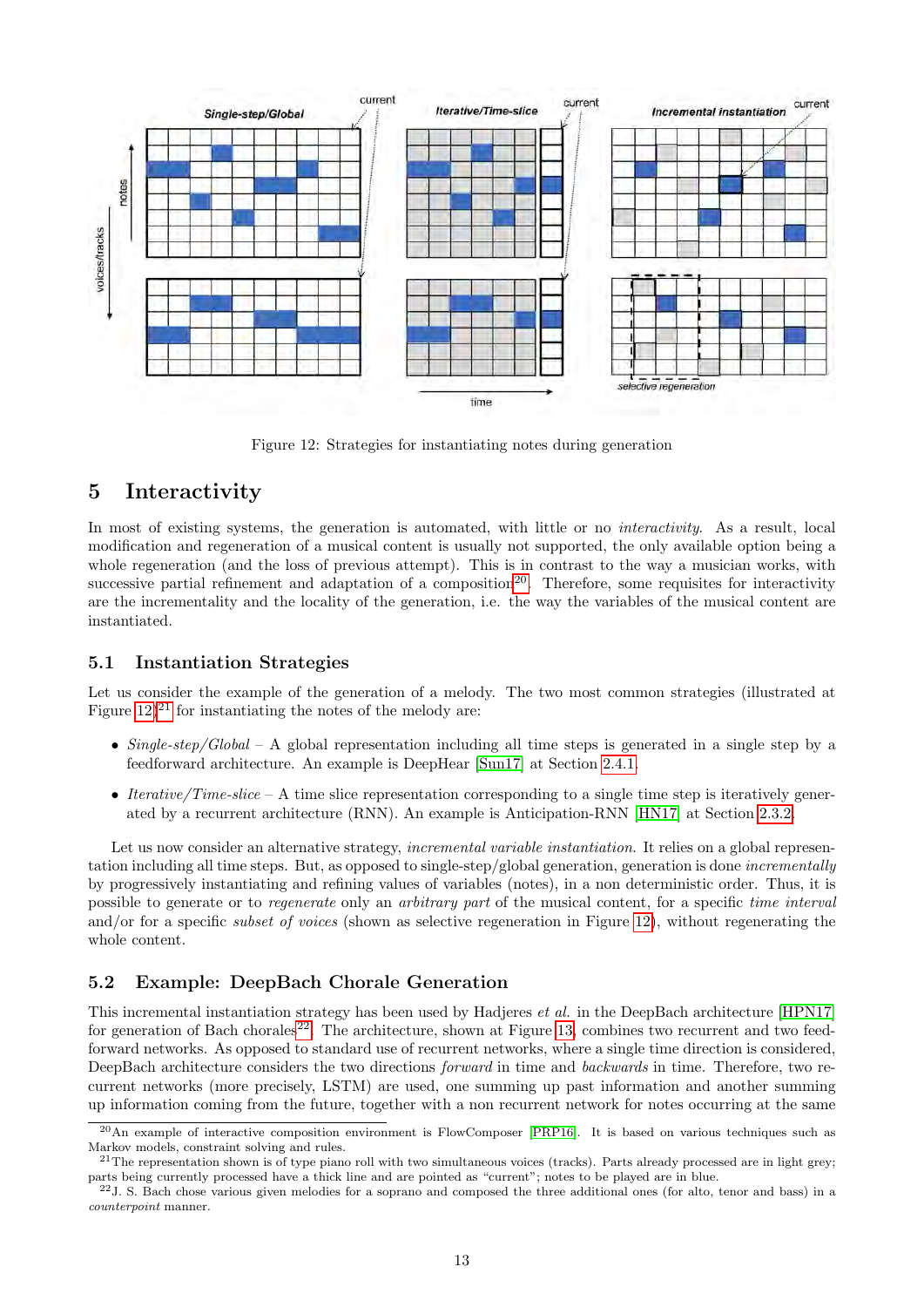

<span id="page-13-0"></span>Figure 13: DeepBach architecture

Create four lists  $V = (V_1; V_2; V_3; V_4)$  of length L; Initialize them with random notes drawn from the ranges of the corresponding voices for m from 1 to max number of iterations do Choose voice  $i$  uniformly between 1 and 4; Choose time  $t$  uniformly between 1 and  $L$ ; Re-sample  $V_i^t$  from  $p_i(V_i^t|V_{i,t}, \theta_i)$ end for

<span id="page-13-2"></span>Figure 14: DeepBach incremental generation/sampling algorithm

time. Their three outputs are merged and passed as the input of a final feedforward neural network. The first 4 lines of the example data on top of the Figure [13](#page-13-0) correspond to the 4 voices<sup>[23](#page-13-1)</sup>. Actually this architecture is replicated 4 times, one for each voice (4 in a chorale).

Training, as well as generation, is not done in the conventional way for neural networks. The objective is to predict the value of current note for a a given voice (shown with a red ? on top center of Figure [13\)](#page-13-0), using as information surrounding contextual notes. The training set is formed on-line by repeatedly randomly selecting a note in a voice from an example of the corpus and its surrounding context. Generation is done by sampling, using a pseudo-Gibbs sampling incremental and iterative algorithm (shown in Figure [14,](#page-13-2) see details in [\[HPN17\]](#page-15-20)) to produce a set of values (each note) of a polyphony, following the distribution that the network has learnt.

The advantage of this method is that generation may be tailored. For example, if the user changes only one or two measures of the soprano voice, he can resample only the corresponding counterpoint voices for these measures.

The user interface of DeepBach, shown at Figure [15,](#page-14-10) allows the user to interactively select and control global or partial (re)generation of chorales. It opens up new ways of composing Bach-like chorales for non experts in an interactive manner, similarly to what is proposed by FlowComposer for lead sheets [\[PRP16\]](#page-16-10). It is implemented as a plugin for the MuseScore music editor.

<span id="page-13-1"></span> $^{23}$ The two bottom lines correspond to metadata (fermata and beat information), not detailed here.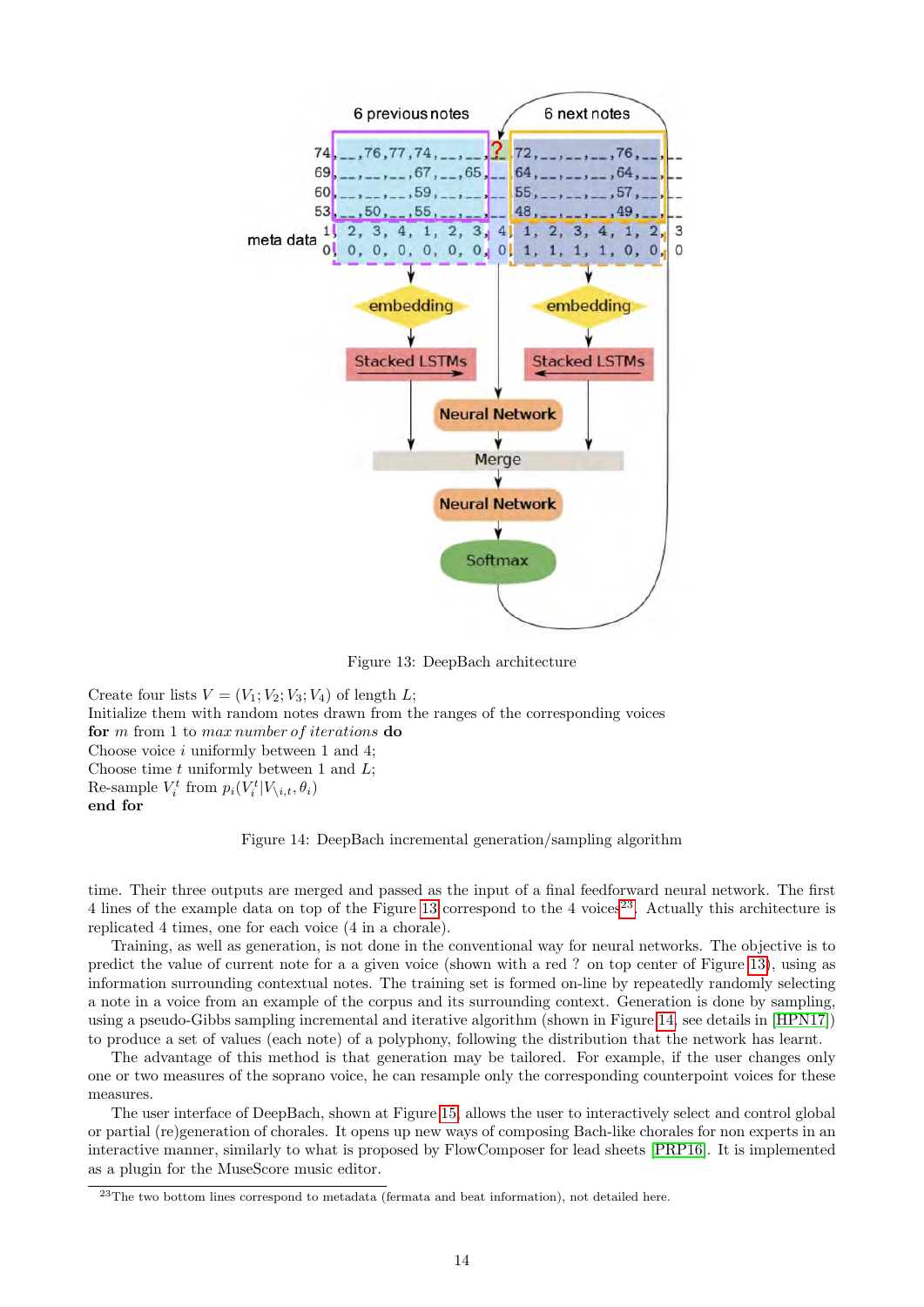

<span id="page-14-10"></span>Figure 15: DeepBach user interface

# 6 Conclusion

The use of deep learning architectures and techniques for the generation of music (as well as other artistic content) is a growing area of research. However, there remain open challenges such as control, structure, creativity and interactivity, that standard techniques do not directly address. In this article, we have discussed a list of challenges, introduced some strategies to address them and have illustrated them through examples of actual architectures<sup>[24](#page-14-11)</sup>. We hope that the analysis presented in this article will help at a better understanding of issues and possible solutions and therefore may contribute to the general research agenda of deep learning-based music generation.

### Acknowledgements

We thank Gaëtan Hadjeres and Pierre Roy for related discussions. This research was partly conducted within the Flow Machines project which received funding from the European Research Council under the European Union Seventh Framework Programme (FP/2007-2013) / ERC Grant Agreement n. 291156.

# References

- <span id="page-14-3"></span>[BHP18] Jean-Pierre Briot, Gaëtan Hadjeres, and François Pachet. Deep Learning Techniques for Music Generation. Computational Synthesis and Creative Systems. Springer Nature, 2018.
- <span id="page-14-7"></span>[BWH16] Mason Bretan, Gil Weinberg, and Larry Heck. A unit selection methodology for music generation using deep neural networks, December 2016. arXiv:1612.03789v1.
- <span id="page-14-0"></span>[CB98] Yann Le Cun and Yoshua Bengio. Convolutional networks for images, speech, and time-series. In The handbook of brain theory and neural networks, pages 255–258. MIT Press, Cambridge, MA, USA, 1998.
- <span id="page-14-4"></span>[Cop00] David Cope. The Algorithmic Composer. A-R Editions, 2000.
- <span id="page-14-8"></span>[Del17] Jean-Marc Deltorn. Deep creations: Intellectual property and the automata. Frontiers in Digital Humanities, 4, February 2017. Article 3.
- <span id="page-14-6"></span>[DU05] Kenji Doya and Eiji Uchibe. The Cyber Rodent project: Exploration of adaptive mechanisms for self-preservation and self-reproduction. Adaptive Behavior, 13(2):149–160, 2005.
- <span id="page-14-5"></span>[DZX18] Shuqi Dai, Zheng Zhang, and Gus Guangyu Xia. Music style transfer issues: A position paper, March 2018. arXiv:1803.06841v1.
- <span id="page-14-1"></span>[Ebc88] Kemal Ebcio˘glu. An expert system for harmonizing four-part chorales. Computer Music Journal  $(CMJ, 12(3):43-51,$  Autumn 1988.
- <span id="page-14-9"></span>[ELEM17] Ahmed Elgammal, Bingchen Liu, Mohamed Elhoseiny, and Marian Mazzone. CAN: Creative adversarial networks generating "art" by learning about styles and deviating from style norms, June 2017. arXiv:1706.07068v1.
- <span id="page-14-2"></span>[FC16] Rebecca Fiebrink and Baptiste Caramiaux. The machine learning algorithm as creative musical tool, November 2016. arXiv:1611.00379v1.

<span id="page-14-11"></span><sup>24</sup>A more complete survey and analysis is [\[BHP18\]](#page-14-3).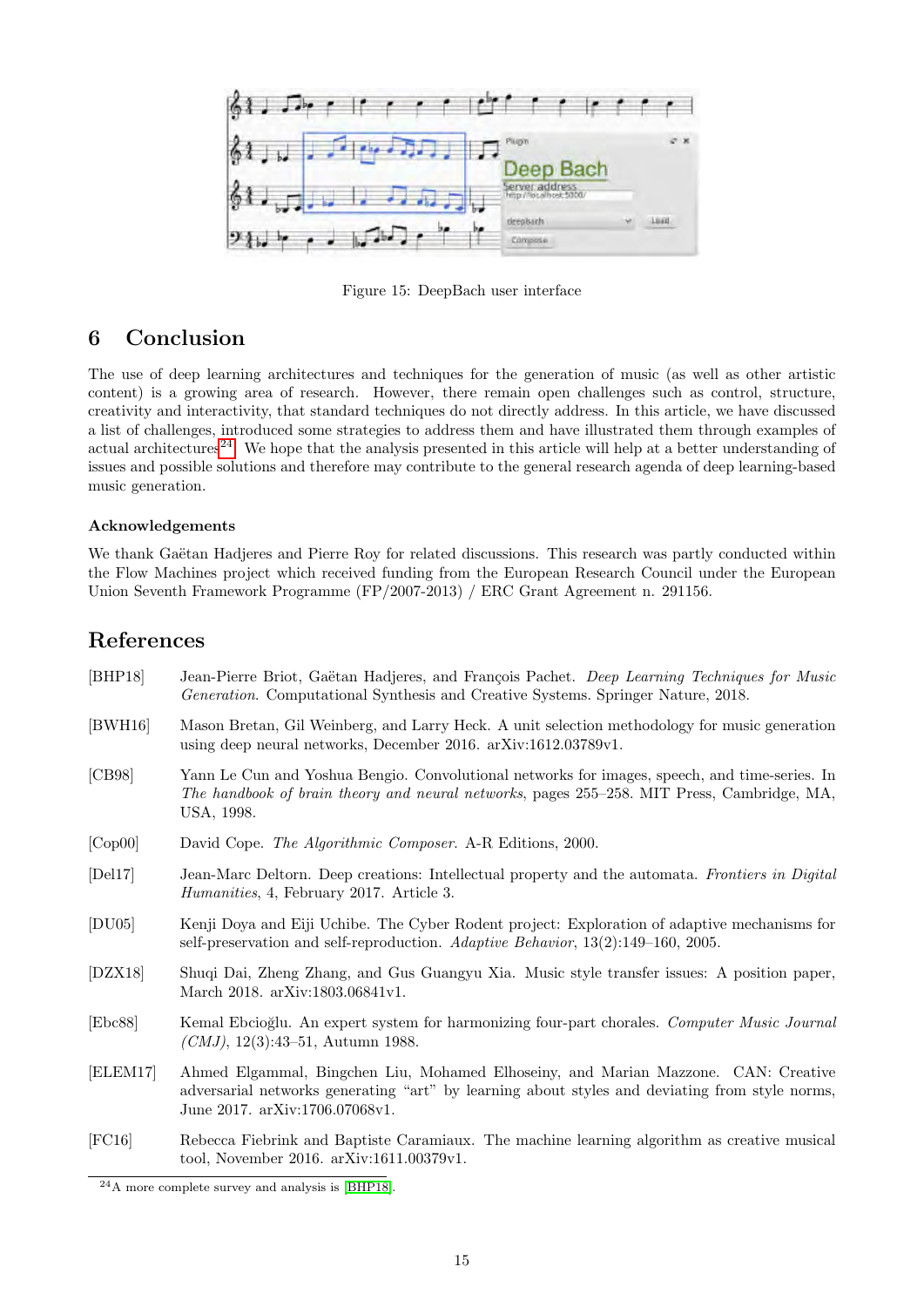- <span id="page-15-4"></span>[FV13] Jose David Fern´andez and Francisco Vico. AI methods in algorithmic composition: A comprehensive survey. *Journal of Artificial Intelligence Research (JAIR)*, (48):513–582, 2013.
- <span id="page-15-14"></span>[FvA15] Otto Fabius and Joost R. van Amersfoort. Variational Recurrent Auto-Encoders, June 2015. arXiv:1412.6581v6.
- <span id="page-15-16"></span>[FYR16] Davis Foote, Daylen Yang, and Mostafa Rohaninejad. Audio style transfer – Do androids dream of electric beats?, December 2016. https://audiostyletransfer.wordpress.com.
- <span id="page-15-2"></span>[GBC16] Ian Goodfellow, Yoshua Bengio, and Aaron Courville. Deep Learning. MIT Press, 2016.
- <span id="page-15-12"></span>[GEB15] Leon A. Gatys, Alexander S. Ecker, and Matthias Bethge. A neural algorithm of artistic style, September 2015. arXiv:1508.06576v2.
- <span id="page-15-19"></span>[GPAM<sup>+</sup>14] Ian J. Goodfellow, Jean Pouget-Abadie, Mehdi Mirza, Bing Xu, David Warde-Farley, Sherjil Ozairy, Aaron Courville, and Yoshua Bengio. Generative adversarial nets, June 2014. arXiv:1406.2661v1.
- <span id="page-15-6"></span>[Gra14] Alex Graves. Generating sequences with recurrent neural networks, June 2014. arXiv:1308.0850v5.
- <span id="page-15-3"></span>[HCC17] Dorien Herremans, Ching-Hua Chuan, and Elaine Chew. A functional taxonomy of music generation systems. ACM Computing Surveys (CSUR), 50(5), September 2017.
- <span id="page-15-10"></span>[HN17] Gaëtan Hadjeres and Frank Nielsen. Interactive music generation with positional constraints using Anticipation-RNN, September 2017. arXiv:1709.06404v1.
- <span id="page-15-17"></span>[Hof01] Douglas Hofstadter. Staring Emmy straight in the eye–and doing my best not to flinch. In David Cope, editor, Virtual Music – Computer Synthesis of Musical Style, pages 33–82. MIT Press, 2001.
- <span id="page-15-0"></span>[HOT06] Geoffrey E. Hinton, Simon Osindero, and Yee-Whye Teh. A fast learning algorithm for deep belief nets. Neural Computation, 18(7):1527–1554, July 2006.
- <span id="page-15-20"></span>[HPN17] Gaëtan Hadjeres, François Pachet, and Frank Nielsen. DeepBach: a steerable model for Bach chorales generation, June 2017. arXiv:1612.01010v2.
- <span id="page-15-1"></span>[HS97] Sepp Hochreiter and Jürgen Schmidhuber. Long short-term memory. Neural Computation, 9(8):1735–1780, 1997.
- <span id="page-15-18"></span>[JGTE16] Natasha Jaques, Shixiang Gu, Richard E. Turner, and Douglas Eck. Tuning recurrent neural networks with reinforcement learning, November 2016. arXiv:1611.02796.
- <span id="page-15-15"></span>[KW14] Diederik P. Kingma and Max Welling. Auto-encoding variational Bayes, May 2014. arXiv:1312.6114v10.
- <span id="page-15-13"></span>[LGW16] Stefan Lattner, Maarten Grachten, and Gerhard Widmer. Imposing higher-level structure in polyphonic music generation using convolutional restricted Boltzmann machines and constraints, December 2016. arXiv:1612.04742v2.
- <span id="page-15-9"></span>[MKPKK17] Dimos Makris, Maximos Kaliakatsos-Papakostas, Ioannis Karydis, and Katia Lida Kermanidis. Combining LSTM and feed forward neural networks for conditional rhythm composition. In Giacomo Boracchi, Lazaros Iliadis, Chrisina Jayne, and Aristidis Likas, editors, Engineering Applications of Neural Networks: 18th International Conference, EANN 2017, Athens, Greece, August 25–27, 2017, Proceedings, pages 570–582. Springer Nature, 2017.
- <span id="page-15-11"></span>[MOT15] Alexander Mordvintsev, Christopher Olah, and Mike Tyka. Deep Dream, 2015. https://research.googleblog.com/2015/06/inceptionism-going-deeper-into-neural.html.
- <span id="page-15-5"></span>[Nie09] Gerhard Nierhaus. Algorithmic Composition: Paradigms of Automated Music Generation. Springer Nature, 2009.
- <span id="page-15-8"></span>[PPR17] François Pachet, Alexandre Papadopoulos, and Pierre Roy. Sampling variations of sequences for structured music generation. In Proceedings of the 18th International Society for Music Information Retrieval Conference (ISMIR 2017), Suzhou, China, October 23–27, 2017, pages 167–173, 2017.
- <span id="page-15-7"></span>[PRB11] François Pachet, Pierre Roy, and Gabriele Barbieri. Finite-length markov processes with constraints. In Proceedings of the 22nd International Joint Conference on Artificial Intelligence (IJ-CAI 2011), pages 635–642, Barcelona, Spain, July 2011.